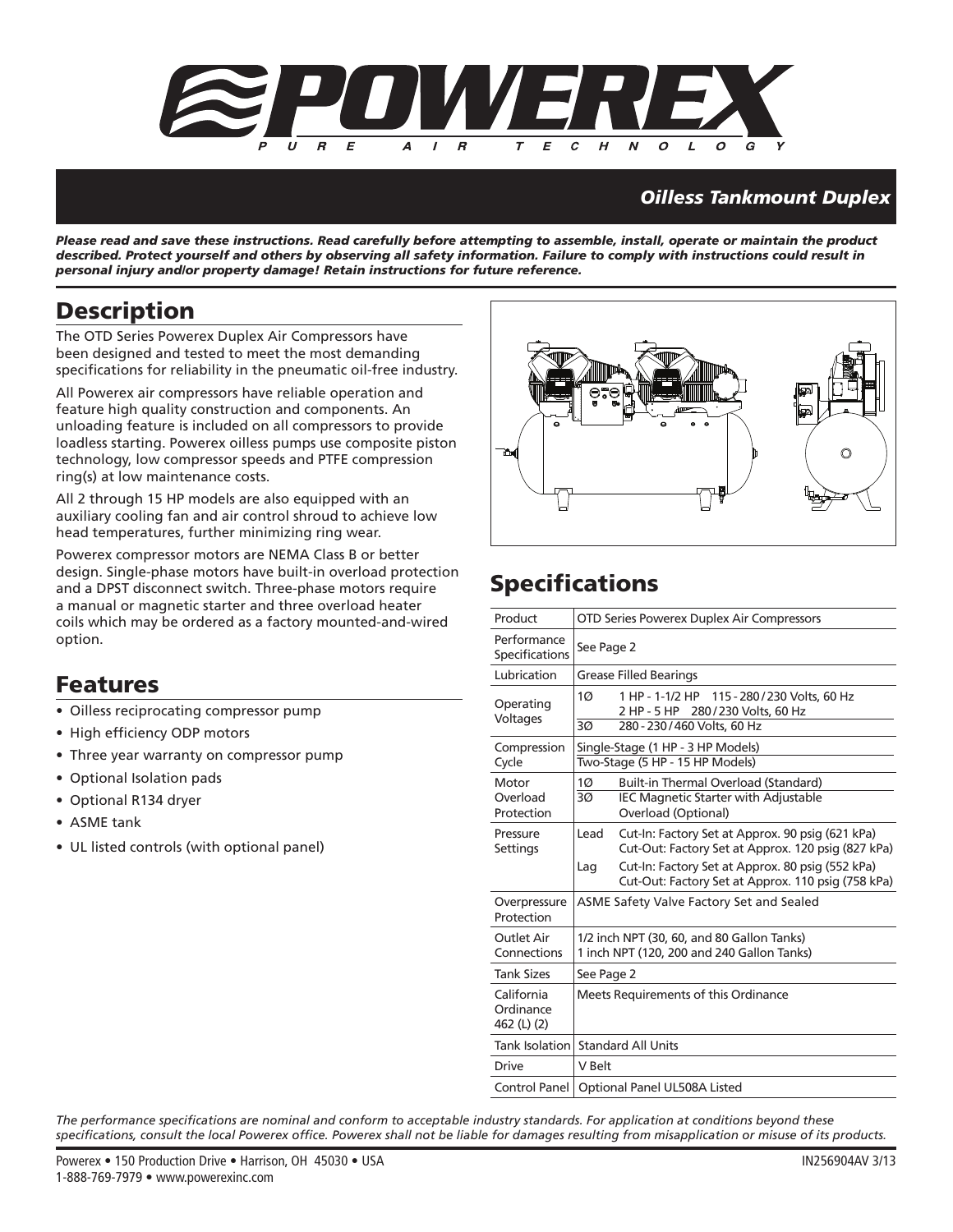| <b>Model</b>       | <b>HP</b>  | <b>Phase</b> | SCFM @ 100 psig | <b>RPM</b> | <b>Voltage</b> | Gallon<br><b>Tank</b> |
|--------------------|------------|--------------|-----------------|------------|----------------|-----------------------|
|                    |            |              |                 |            |                | 30                    |
| OTD110             | 1(2)       | 1            | 7.2             | 625        | 115/208/230    | 80                    |
| OTD010             |            | 3            |                 | 625        |                | 30                    |
|                    | 1(2)       |              | 7.2             |            | 208/230/460    | 80                    |
| OTD115             | $1-1/2(2)$ | 1            | 10.6            | 885        | 115/208/230    | 80                    |
| OTD015             | $1-1/2(2)$ | 3            | 10.6            | 885        | 208/230/460    | 80                    |
| OTD120             | 2(2)       | 1            | 13.2            | 845        | 115/208/230    | 80                    |
| OTD <sub>020</sub> | 2(2)       | 3            | 13.2            | 845        | 208/230/460    | 80                    |
| OTD130             |            | 1            | 20.2            | 1115       | 208/230        | 80                    |
|                    | 3(2)       |              |                 |            |                | 120                   |
| OTD <sub>030</sub> | 3(2)       | 3            | 20.2            | 1115       | 208/230/460    | 80                    |
|                    |            |              |                 |            |                | 120                   |
| OTD151             |            | 1            | 35.8            | 800        | 208/230        | 120                   |
|                    | 5(2)       |              |                 |            |                | 200                   |
| OTD050             | 5(2)       | 3            | 35.8            | 800        | 208/230/460    | 120                   |
|                    |            |              |                 |            |                | 200                   |
| OTD075             | 7.5(2)     | 3            | 52.2            | 855        | 208/230/460    | 240                   |
| OTD100             | 10(2)      | 3            | 70              | 1090       | 208/230/460    | 240                   |
| OTD150             | 15(2)      | 3            | 108.4           | 1140       | 208/230/460    | 240                   |

**NOTE:** See Electrical Diagram shipped with the unit for Motor Full Load Amp Ratings

# **Safety Guidelines**

This manual contains information that is very important to know and understand. This information is provided for SAFETY and to PREVENT EQUIPMENT PROBLEMS. To help recognize this information, observe the following symbols.

 *Danger indicates an imminently hazardous situation which, if not avoided, WILL result in death or serious injury.*

 *Warning indicates a potentially hazardous situation which, if not avoided, COULD result in death or serious injury.*



 *Caution indicates a potentially minor or moderate injury.*

 *Notice indicates important information, that if not* 

*followed, may cause damage to equipment.*

**NOTE:** Information that requires special attention.

#### **CALIFORNIA PROPOSITION 65**



 *This product or its power cord may contain chemicals known to the State of California to cause cancer and birth defects or other reproductive harm. Wash hands after handling.*

## **Installation**

### **MOUNTED AND CONNECTED OPTIONS**

#### **Magnetic Motor Starter**

An optional magnetic motor starter which has been selected and wired for the intended input voltage is available for all units. All starters are furnished with properly sized overload relay.

#### **Refrigerated Air Dryer**

A factory mounted refrigerated air dryer with automatic condensate drain trap assembly and bypass valve is available as an option on all 1/2 through 3 HP Powerex Duplex Air Compressors. The air dryer is piped to the compressor at the factory; power wiring to the dryer is done in the field using the integral cord and plug which fits into a standard 120 volt receptacle.

#### **Automatic Tank Drain**

Powerex air compressors are ordered with either a manual or electric type automatic tank drain. This unit is furnished with a manual drain as standard. An electric drain must be mounted to the compressor in the field.

#### **Vibration Dampening Pads**

Waffle type design vibration pads are provided as optional equipment.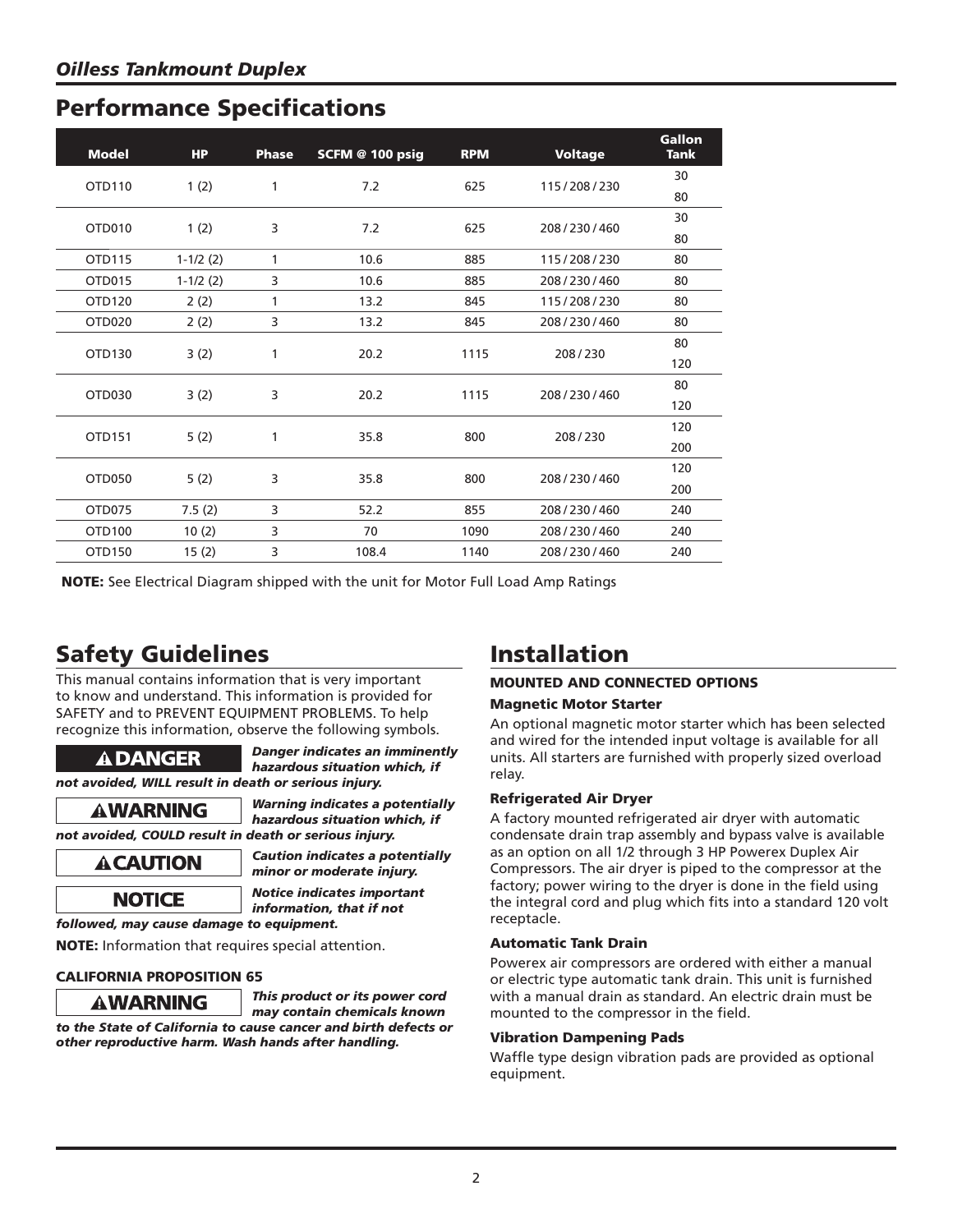





**Figure 2 - 1.5 HP through 3 HP with Refrigerated Air Dryer Option**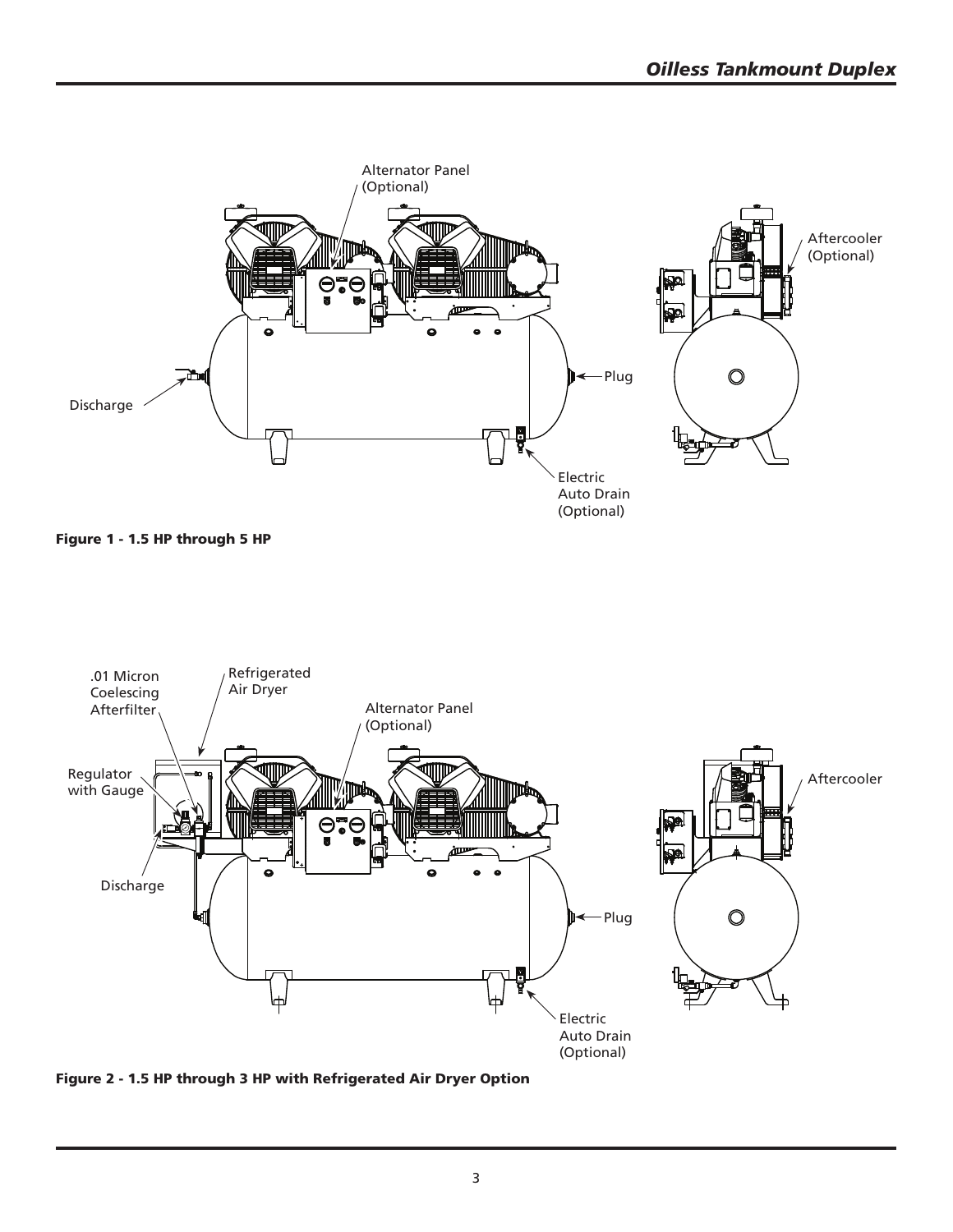

**Figure 3 - 7.5 HP through 5 HP**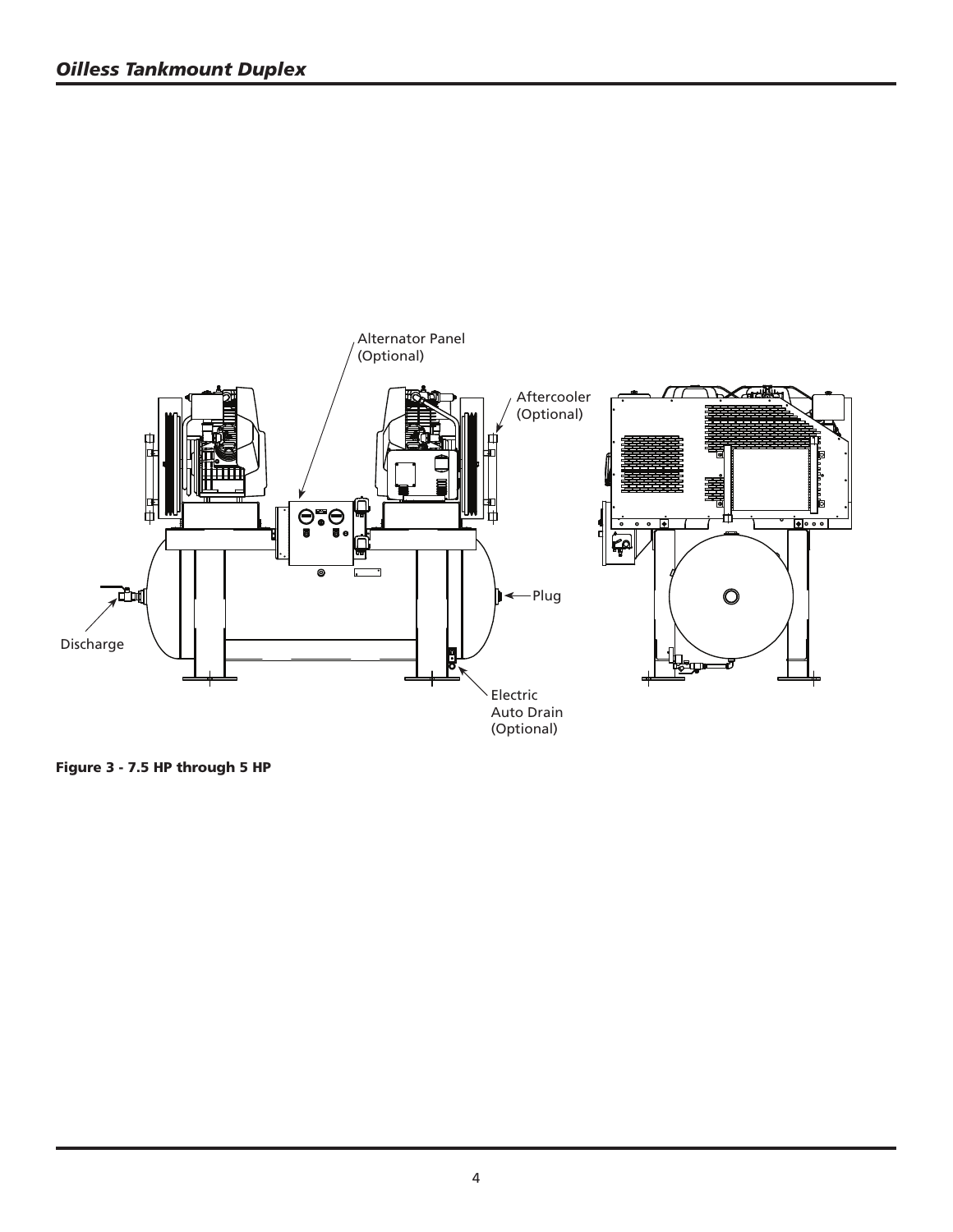### **Maintenance Schedule**

|                      | <b>Operating Hours</b><br><b>Action</b> |              |     |      |      |      |        |        |        |                                           |
|----------------------|-----------------------------------------|--------------|-----|------|------|------|--------|--------|--------|-------------------------------------------|
| Item                 | needed                                  | <b>Daily</b> | 500 | 1500 | 2500 | 5000 | 10,000 | 15,000 | 20,000 | <b>Remarks</b>                            |
| Tank                 | Drain moisture                          | ●            |     |      |      |      |        |        |        | Drain tank daily                          |
| Inlet air filter     | Inspect,<br>Replace                     |              |     |      |      |      |        |        |        | Every 2500 hours<br>or less               |
| Blower fan           | Clean                                   |              |     |      |      |      |        |        |        |                                           |
| Fan duct             | Clean                                   |              |     |      |      |      |        |        |        |                                           |
| Compressor<br>fins   | Clean                                   |              |     |      |      |      |        |        |        | Every 2500 hours<br>or less               |
| Compression<br>rings | Inspect,<br>Replace                     |              |     |      |      |      |        |        |        | Every 2500 hours<br>or less               |
| Wrist pin<br>bearing | Regrease                                |              |     |      |      |      |        |        |        | Replace high<br>pressure wrist pin        |
| Piston set           | Inspect                                 |              |     |      |      |      |        |        |        |                                           |
| V-belt               | Inspect,<br>Replace                     |              |     |      |      |      |        |        |        | See Note 3                                |
| Pressure<br>switch   | Confirm<br>operation                    |              |     |      |      |      |        |        |        |                                           |
| Magnetic<br>starter  | Inspect                                 |              |     |      |      |      |        |        |        | Replace if contact<br>points deteriorated |
| Safety valve         | Confirm<br>operation                    |              |     |      |      |      |        |        |        | Every 2500 hours<br>or 6 months           |
| Pressure<br>gauge    | Inspect                                 |              |     |      |      |      |        |        |        | Every 2500 hours<br>or less               |

● Inspect

▲ Replace

**NOTES:**

1. Inspect and perform maintenance periodically according to maintenance schedule.

2. The maintenance schedule relates to the normal operating conditions. If the circumstances and load condition are adverse, shorten the cycle time and do maintenance accordingly.

3. The tension of the V-belt should be adjusted during initial start up and inspected every 1,500 hours afterwards. Proper belt tension for 1 to 3 HP units is 2-3 lbs. / 0.5 inch deflection; for 5 to 15 HP units, 4-6 lbs. / 0.5 inch deflection.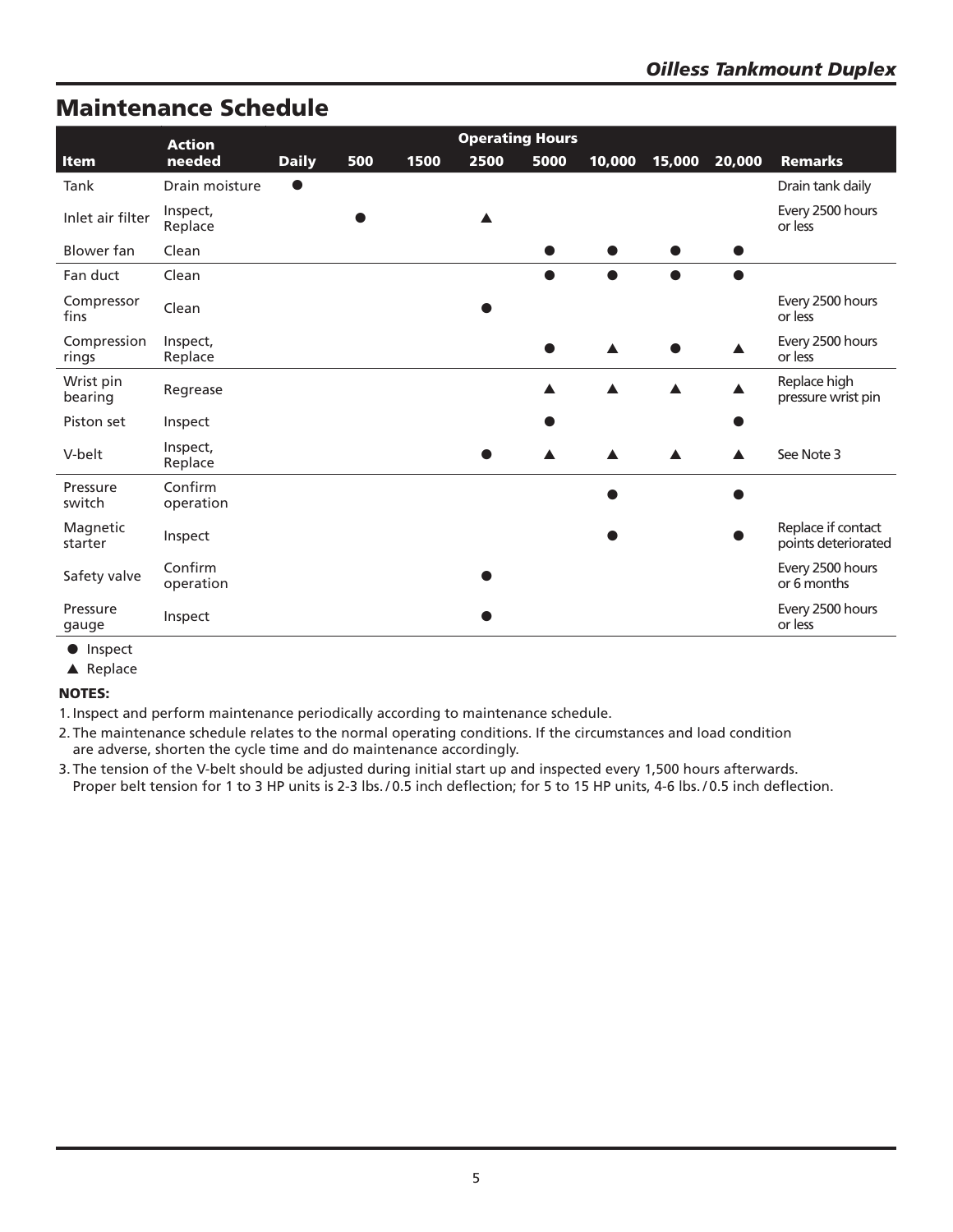### **Wiring Diagram**





**Figure 4 - Single Phase**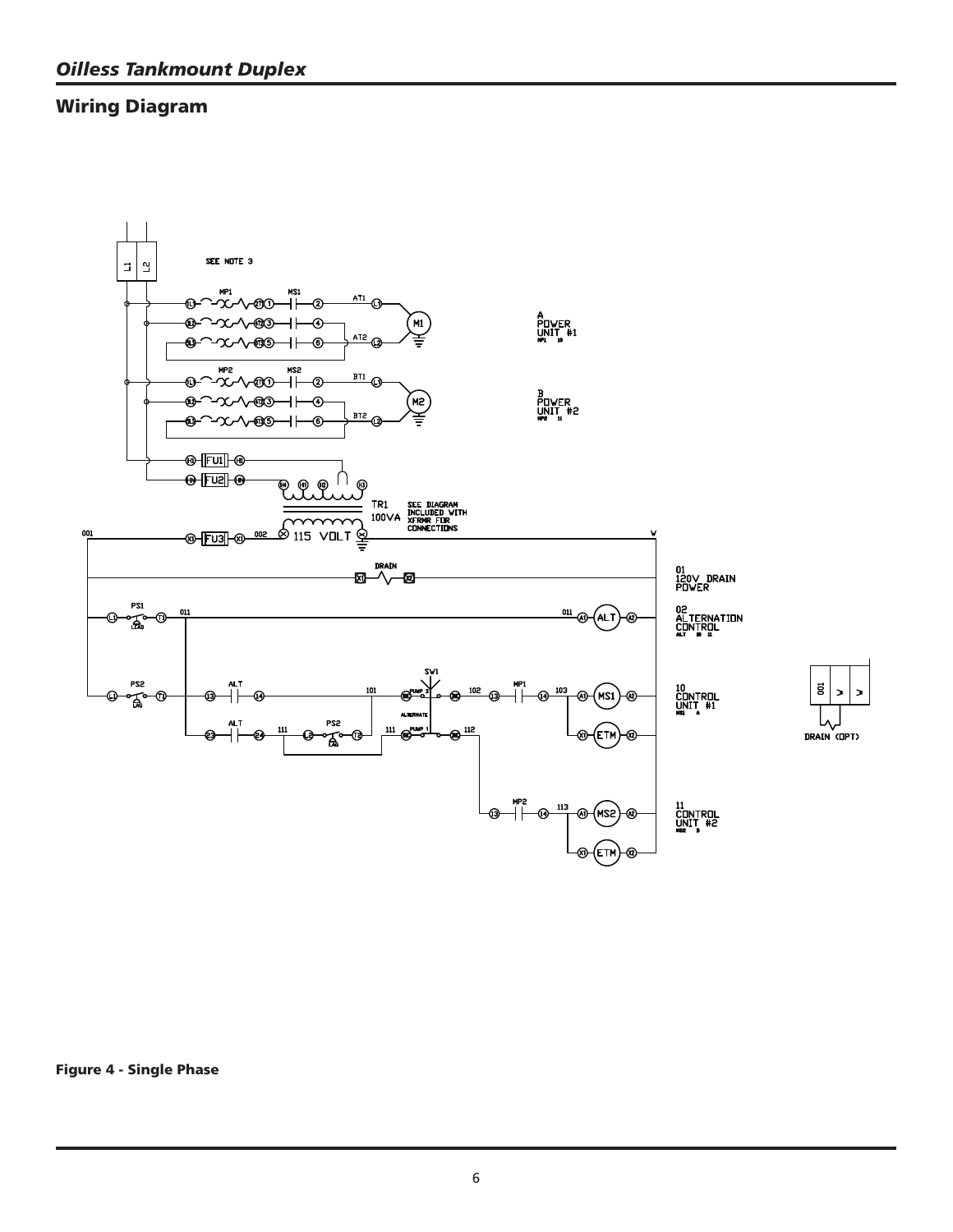### **Wiring Diagram**



 $\overline{\mathbf{g}}$ DRAIN (OPT)

**Figure 5 - Three Phase**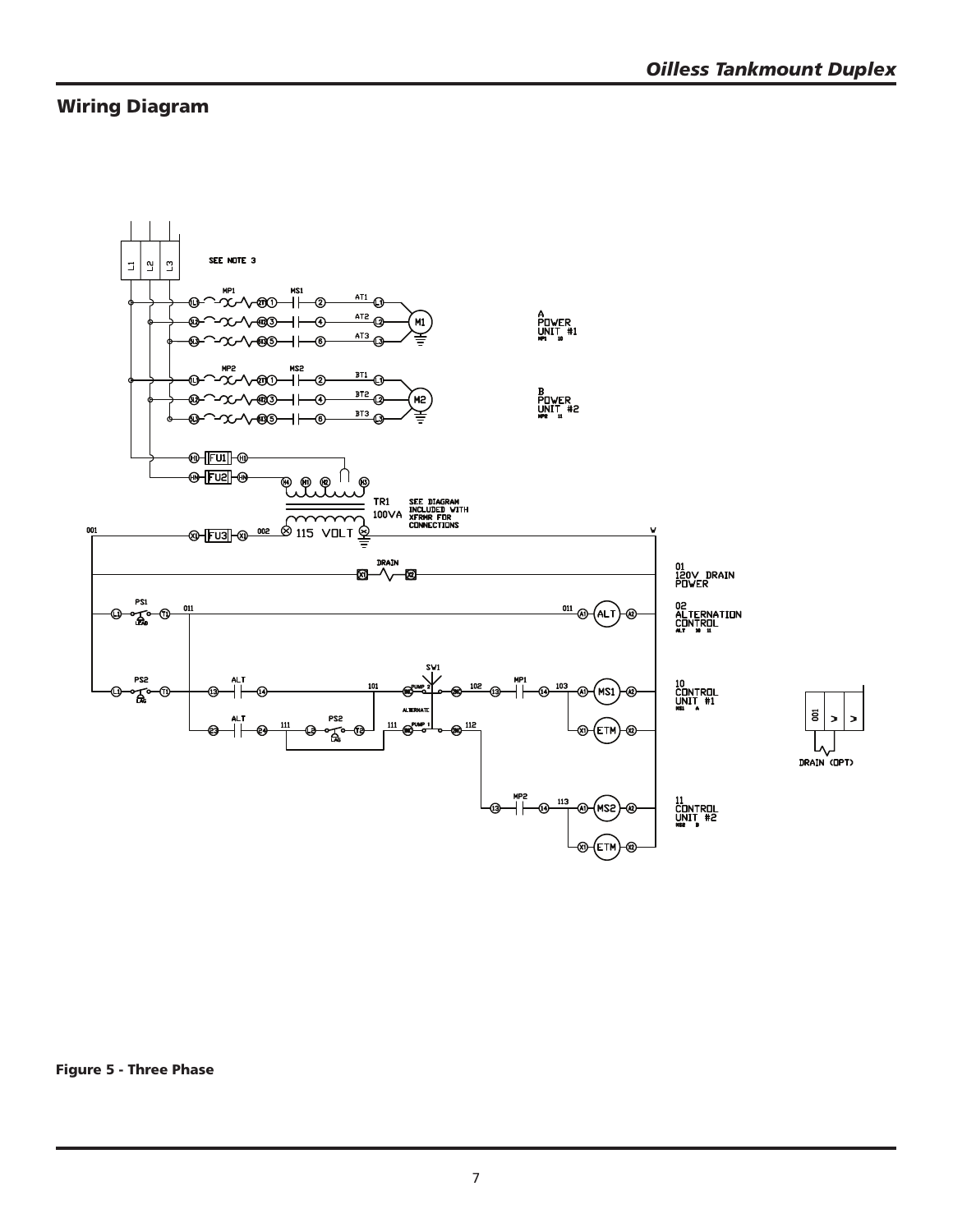

# **Replacement Parts List**

| A<br><b>PUMP AND FLYWHEEL:</b><br>$\begin{array}{c} 2 \\ 2 \\ 2 \end{array}$<br><b>OPS010</b><br>$1, 1 - 1/2$<br><b>Motor HP</b><br>2, 3<br><b>OPS030</b><br>5<br><b>OPT050</b><br>$\overline{2}$<br>$7-1/2, 10$<br><b>OPT100</b><br>$\overline{2}$<br><b>OPT150</b><br>15<br>$B +$<br><b>BELT:</b><br><b>Motor HP</b><br><b>Size</b><br>2222444<br>1(10)<br>$AX-43$<br>BT009400AV<br>(3 <sub>Ø</sub> )<br>$AX-41$<br>BT023300AV<br>$A-45$<br>$1 - 1/2$<br>BT009500AV<br>2<br>$B-62$<br>BT011300AV<br>3<br><b>BX-66</b><br>BT008500AV<br>5 (120 gallon tank)<br>$B-68$<br>BT022100AV<br>$B-80$<br>5 (200 gallon tank)<br>BT010400AV<br>$7 - 1/2$<br>$B-84$<br>BT011200AV<br>4<br>10<br>$B-87$<br>BT009200AV<br>4<br>15<br>$B-92$<br>BT010200AV<br>$\mathsf{C}$<br><b>MOTOR PULLEY:</b><br><b>Motor HP</b><br><b>Type</b><br>1(10)<br>1A-4.0 inch P.D., 5/8 inch Bore<br>2<br>PU009723AV<br>$\begin{array}{c}\n2 \\ 2 \\ 2 \\ 2\n\end{array}$<br>1(30)<br>PU202617AV<br>1A-2.0 inch P.D., 5/8 inch Bore<br>$1 - 1/2$<br>1A-5.5 inch P.D., 7/8 inch Bore<br>PU009725AV<br>1A-6.4 inch P.D., 1-1/8 inch Bore<br>2(10)<br>PU009787AV<br>2(30)<br>1A-6.4 inch P.D., 7/8 inch Bore<br>PU009778AV<br>$\mathsf 2$<br>1B-8.4 inch P.D., 1-1/8 inch Bore<br>3<br>PU009777AV<br>5<br>2B-7.4 inch P.D., 1-1/8 inch Bore<br>PU202634AV<br>$\mathsf{2}$<br>$7 - 1/2$<br>2B-8.6 inch P.D., 1-3/8 inch Bore<br>PU009775AV<br>$\mathsf{2}\,$<br>2B-11.0 inch P.D., 1-5/8 inch Bore<br>10<br>PU009772AV<br>$\overline{2}$<br>15<br>2B-12.4 inch P.D., 1-5/8 inch Bore<br>PU009756AV<br>$***$<br><b>INTAKE FILTER ELEMENT</b><br>D<br>Motor HP<br>$\begin{array}{c} 2 \\ 2 \end{array}$<br>$1, 1 - 1/2$<br>ST073923AV<br>2, 3<br>ST073905AV<br>$\overline{c}$<br>5<br>ST073905AV<br>2<br>$7-1/2, 10$<br>ST073907AV<br>$\overline{2}$<br>ST073907AV<br>15<br>E<br><b>IN-TANK CHECK VALVE:</b><br><b>Size</b><br><b>Motor HP</b><br>1 Through 3<br>1/2 inch MPT x 1/2 inch FPT<br>2<br>CV003204AV | <b>Item</b> | <b>Description</b> | Quantity<br><b>Required</b> | Code<br><b>Number</b> |
|------------------------------------------------------------------------------------------------------------------------------------------------------------------------------------------------------------------------------------------------------------------------------------------------------------------------------------------------------------------------------------------------------------------------------------------------------------------------------------------------------------------------------------------------------------------------------------------------------------------------------------------------------------------------------------------------------------------------------------------------------------------------------------------------------------------------------------------------------------------------------------------------------------------------------------------------------------------------------------------------------------------------------------------------------------------------------------------------------------------------------------------------------------------------------------------------------------------------------------------------------------------------------------------------------------------------------------------------------------------------------------------------------------------------------------------------------------------------------------------------------------------------------------------------------------------------------------------------------------------------------------------------------------------------------------------------------------------------------------------------------------------------------------------------------------------------------------------------------------------------------------------------------------------------------------------------------------------------------|-------------|--------------------|-----------------------------|-----------------------|
|                                                                                                                                                                                                                                                                                                                                                                                                                                                                                                                                                                                                                                                                                                                                                                                                                                                                                                                                                                                                                                                                                                                                                                                                                                                                                                                                                                                                                                                                                                                                                                                                                                                                                                                                                                                                                                                                                                                                                                              |             |                    |                             |                       |
|                                                                                                                                                                                                                                                                                                                                                                                                                                                                                                                                                                                                                                                                                                                                                                                                                                                                                                                                                                                                                                                                                                                                                                                                                                                                                                                                                                                                                                                                                                                                                                                                                                                                                                                                                                                                                                                                                                                                                                              |             |                    |                             |                       |
|                                                                                                                                                                                                                                                                                                                                                                                                                                                                                                                                                                                                                                                                                                                                                                                                                                                                                                                                                                                                                                                                                                                                                                                                                                                                                                                                                                                                                                                                                                                                                                                                                                                                                                                                                                                                                                                                                                                                                                              |             |                    |                             |                       |
|                                                                                                                                                                                                                                                                                                                                                                                                                                                                                                                                                                                                                                                                                                                                                                                                                                                                                                                                                                                                                                                                                                                                                                                                                                                                                                                                                                                                                                                                                                                                                                                                                                                                                                                                                                                                                                                                                                                                                                              |             |                    |                             |                       |
|                                                                                                                                                                                                                                                                                                                                                                                                                                                                                                                                                                                                                                                                                                                                                                                                                                                                                                                                                                                                                                                                                                                                                                                                                                                                                                                                                                                                                                                                                                                                                                                                                                                                                                                                                                                                                                                                                                                                                                              |             |                    |                             |                       |
|                                                                                                                                                                                                                                                                                                                                                                                                                                                                                                                                                                                                                                                                                                                                                                                                                                                                                                                                                                                                                                                                                                                                                                                                                                                                                                                                                                                                                                                                                                                                                                                                                                                                                                                                                                                                                                                                                                                                                                              |             |                    |                             |                       |
|                                                                                                                                                                                                                                                                                                                                                                                                                                                                                                                                                                                                                                                                                                                                                                                                                                                                                                                                                                                                                                                                                                                                                                                                                                                                                                                                                                                                                                                                                                                                                                                                                                                                                                                                                                                                                                                                                                                                                                              |             |                    |                             |                       |
|                                                                                                                                                                                                                                                                                                                                                                                                                                                                                                                                                                                                                                                                                                                                                                                                                                                                                                                                                                                                                                                                                                                                                                                                                                                                                                                                                                                                                                                                                                                                                                                                                                                                                                                                                                                                                                                                                                                                                                              |             |                    |                             |                       |
|                                                                                                                                                                                                                                                                                                                                                                                                                                                                                                                                                                                                                                                                                                                                                                                                                                                                                                                                                                                                                                                                                                                                                                                                                                                                                                                                                                                                                                                                                                                                                                                                                                                                                                                                                                                                                                                                                                                                                                              |             |                    |                             |                       |
|                                                                                                                                                                                                                                                                                                                                                                                                                                                                                                                                                                                                                                                                                                                                                                                                                                                                                                                                                                                                                                                                                                                                                                                                                                                                                                                                                                                                                                                                                                                                                                                                                                                                                                                                                                                                                                                                                                                                                                              |             |                    |                             |                       |
|                                                                                                                                                                                                                                                                                                                                                                                                                                                                                                                                                                                                                                                                                                                                                                                                                                                                                                                                                                                                                                                                                                                                                                                                                                                                                                                                                                                                                                                                                                                                                                                                                                                                                                                                                                                                                                                                                                                                                                              |             |                    |                             |                       |
|                                                                                                                                                                                                                                                                                                                                                                                                                                                                                                                                                                                                                                                                                                                                                                                                                                                                                                                                                                                                                                                                                                                                                                                                                                                                                                                                                                                                                                                                                                                                                                                                                                                                                                                                                                                                                                                                                                                                                                              |             |                    |                             |                       |
|                                                                                                                                                                                                                                                                                                                                                                                                                                                                                                                                                                                                                                                                                                                                                                                                                                                                                                                                                                                                                                                                                                                                                                                                                                                                                                                                                                                                                                                                                                                                                                                                                                                                                                                                                                                                                                                                                                                                                                              |             |                    |                             |                       |
|                                                                                                                                                                                                                                                                                                                                                                                                                                                                                                                                                                                                                                                                                                                                                                                                                                                                                                                                                                                                                                                                                                                                                                                                                                                                                                                                                                                                                                                                                                                                                                                                                                                                                                                                                                                                                                                                                                                                                                              |             |                    |                             |                       |
|                                                                                                                                                                                                                                                                                                                                                                                                                                                                                                                                                                                                                                                                                                                                                                                                                                                                                                                                                                                                                                                                                                                                                                                                                                                                                                                                                                                                                                                                                                                                                                                                                                                                                                                                                                                                                                                                                                                                                                              |             |                    |                             |                       |
|                                                                                                                                                                                                                                                                                                                                                                                                                                                                                                                                                                                                                                                                                                                                                                                                                                                                                                                                                                                                                                                                                                                                                                                                                                                                                                                                                                                                                                                                                                                                                                                                                                                                                                                                                                                                                                                                                                                                                                              |             |                    |                             |                       |
|                                                                                                                                                                                                                                                                                                                                                                                                                                                                                                                                                                                                                                                                                                                                                                                                                                                                                                                                                                                                                                                                                                                                                                                                                                                                                                                                                                                                                                                                                                                                                                                                                                                                                                                                                                                                                                                                                                                                                                              |             |                    |                             |                       |
|                                                                                                                                                                                                                                                                                                                                                                                                                                                                                                                                                                                                                                                                                                                                                                                                                                                                                                                                                                                                                                                                                                                                                                                                                                                                                                                                                                                                                                                                                                                                                                                                                                                                                                                                                                                                                                                                                                                                                                              |             |                    |                             |                       |
|                                                                                                                                                                                                                                                                                                                                                                                                                                                                                                                                                                                                                                                                                                                                                                                                                                                                                                                                                                                                                                                                                                                                                                                                                                                                                                                                                                                                                                                                                                                                                                                                                                                                                                                                                                                                                                                                                                                                                                              |             |                    |                             |                       |
|                                                                                                                                                                                                                                                                                                                                                                                                                                                                                                                                                                                                                                                                                                                                                                                                                                                                                                                                                                                                                                                                                                                                                                                                                                                                                                                                                                                                                                                                                                                                                                                                                                                                                                                                                                                                                                                                                                                                                                              |             |                    |                             |                       |
|                                                                                                                                                                                                                                                                                                                                                                                                                                                                                                                                                                                                                                                                                                                                                                                                                                                                                                                                                                                                                                                                                                                                                                                                                                                                                                                                                                                                                                                                                                                                                                                                                                                                                                                                                                                                                                                                                                                                                                              |             |                    |                             |                       |
|                                                                                                                                                                                                                                                                                                                                                                                                                                                                                                                                                                                                                                                                                                                                                                                                                                                                                                                                                                                                                                                                                                                                                                                                                                                                                                                                                                                                                                                                                                                                                                                                                                                                                                                                                                                                                                                                                                                                                                              |             |                    |                             |                       |
|                                                                                                                                                                                                                                                                                                                                                                                                                                                                                                                                                                                                                                                                                                                                                                                                                                                                                                                                                                                                                                                                                                                                                                                                                                                                                                                                                                                                                                                                                                                                                                                                                                                                                                                                                                                                                                                                                                                                                                              |             |                    |                             |                       |
|                                                                                                                                                                                                                                                                                                                                                                                                                                                                                                                                                                                                                                                                                                                                                                                                                                                                                                                                                                                                                                                                                                                                                                                                                                                                                                                                                                                                                                                                                                                                                                                                                                                                                                                                                                                                                                                                                                                                                                              |             |                    |                             |                       |
|                                                                                                                                                                                                                                                                                                                                                                                                                                                                                                                                                                                                                                                                                                                                                                                                                                                                                                                                                                                                                                                                                                                                                                                                                                                                                                                                                                                                                                                                                                                                                                                                                                                                                                                                                                                                                                                                                                                                                                              |             |                    |                             |                       |
|                                                                                                                                                                                                                                                                                                                                                                                                                                                                                                                                                                                                                                                                                                                                                                                                                                                                                                                                                                                                                                                                                                                                                                                                                                                                                                                                                                                                                                                                                                                                                                                                                                                                                                                                                                                                                                                                                                                                                                              |             |                    |                             |                       |
|                                                                                                                                                                                                                                                                                                                                                                                                                                                                                                                                                                                                                                                                                                                                                                                                                                                                                                                                                                                                                                                                                                                                                                                                                                                                                                                                                                                                                                                                                                                                                                                                                                                                                                                                                                                                                                                                                                                                                                              |             |                    |                             |                       |
|                                                                                                                                                                                                                                                                                                                                                                                                                                                                                                                                                                                                                                                                                                                                                                                                                                                                                                                                                                                                                                                                                                                                                                                                                                                                                                                                                                                                                                                                                                                                                                                                                                                                                                                                                                                                                                                                                                                                                                              |             |                    |                             |                       |
|                                                                                                                                                                                                                                                                                                                                                                                                                                                                                                                                                                                                                                                                                                                                                                                                                                                                                                                                                                                                                                                                                                                                                                                                                                                                                                                                                                                                                                                                                                                                                                                                                                                                                                                                                                                                                                                                                                                                                                              |             |                    |                             |                       |
|                                                                                                                                                                                                                                                                                                                                                                                                                                                                                                                                                                                                                                                                                                                                                                                                                                                                                                                                                                                                                                                                                                                                                                                                                                                                                                                                                                                                                                                                                                                                                                                                                                                                                                                                                                                                                                                                                                                                                                              |             |                    |                             |                       |
|                                                                                                                                                                                                                                                                                                                                                                                                                                                                                                                                                                                                                                                                                                                                                                                                                                                                                                                                                                                                                                                                                                                                                                                                                                                                                                                                                                                                                                                                                                                                                                                                                                                                                                                                                                                                                                                                                                                                                                              |             |                    |                             |                       |
|                                                                                                                                                                                                                                                                                                                                                                                                                                                                                                                                                                                                                                                                                                                                                                                                                                                                                                                                                                                                                                                                                                                                                                                                                                                                                                                                                                                                                                                                                                                                                                                                                                                                                                                                                                                                                                                                                                                                                                              |             |                    |                             |                       |
|                                                                                                                                                                                                                                                                                                                                                                                                                                                                                                                                                                                                                                                                                                                                                                                                                                                                                                                                                                                                                                                                                                                                                                                                                                                                                                                                                                                                                                                                                                                                                                                                                                                                                                                                                                                                                                                                                                                                                                              |             |                    |                             |                       |
|                                                                                                                                                                                                                                                                                                                                                                                                                                                                                                                                                                                                                                                                                                                                                                                                                                                                                                                                                                                                                                                                                                                                                                                                                                                                                                                                                                                                                                                                                                                                                                                                                                                                                                                                                                                                                                                                                                                                                                              |             |                    |                             |                       |
|                                                                                                                                                                                                                                                                                                                                                                                                                                                                                                                                                                                                                                                                                                                                                                                                                                                                                                                                                                                                                                                                                                                                                                                                                                                                                                                                                                                                                                                                                                                                                                                                                                                                                                                                                                                                                                                                                                                                                                              |             |                    |                             |                       |
|                                                                                                                                                                                                                                                                                                                                                                                                                                                                                                                                                                                                                                                                                                                                                                                                                                                                                                                                                                                                                                                                                                                                                                                                                                                                                                                                                                                                                                                                                                                                                                                                                                                                                                                                                                                                                                                                                                                                                                              |             |                    |                             |                       |
|                                                                                                                                                                                                                                                                                                                                                                                                                                                                                                                                                                                                                                                                                                                                                                                                                                                                                                                                                                                                                                                                                                                                                                                                                                                                                                                                                                                                                                                                                                                                                                                                                                                                                                                                                                                                                                                                                                                                                                              |             |                    |                             |                       |
|                                                                                                                                                                                                                                                                                                                                                                                                                                                                                                                                                                                                                                                                                                                                                                                                                                                                                                                                                                                                                                                                                                                                                                                                                                                                                                                                                                                                                                                                                                                                                                                                                                                                                                                                                                                                                                                                                                                                                                              |             |                    |                             |                       |
| $\overline{2}$<br>3/4 inch MPT x 3/4 inch FPT<br>CV003205AV<br>5 Through 15                                                                                                                                                                                                                                                                                                                                                                                                                                                                                                                                                                                                                                                                                                                                                                                                                                                                                                                                                                                                                                                                                                                                                                                                                                                                                                                                                                                                                                                                                                                                                                                                                                                                                                                                                                                                                                                                                                  |             |                    |                             |                       |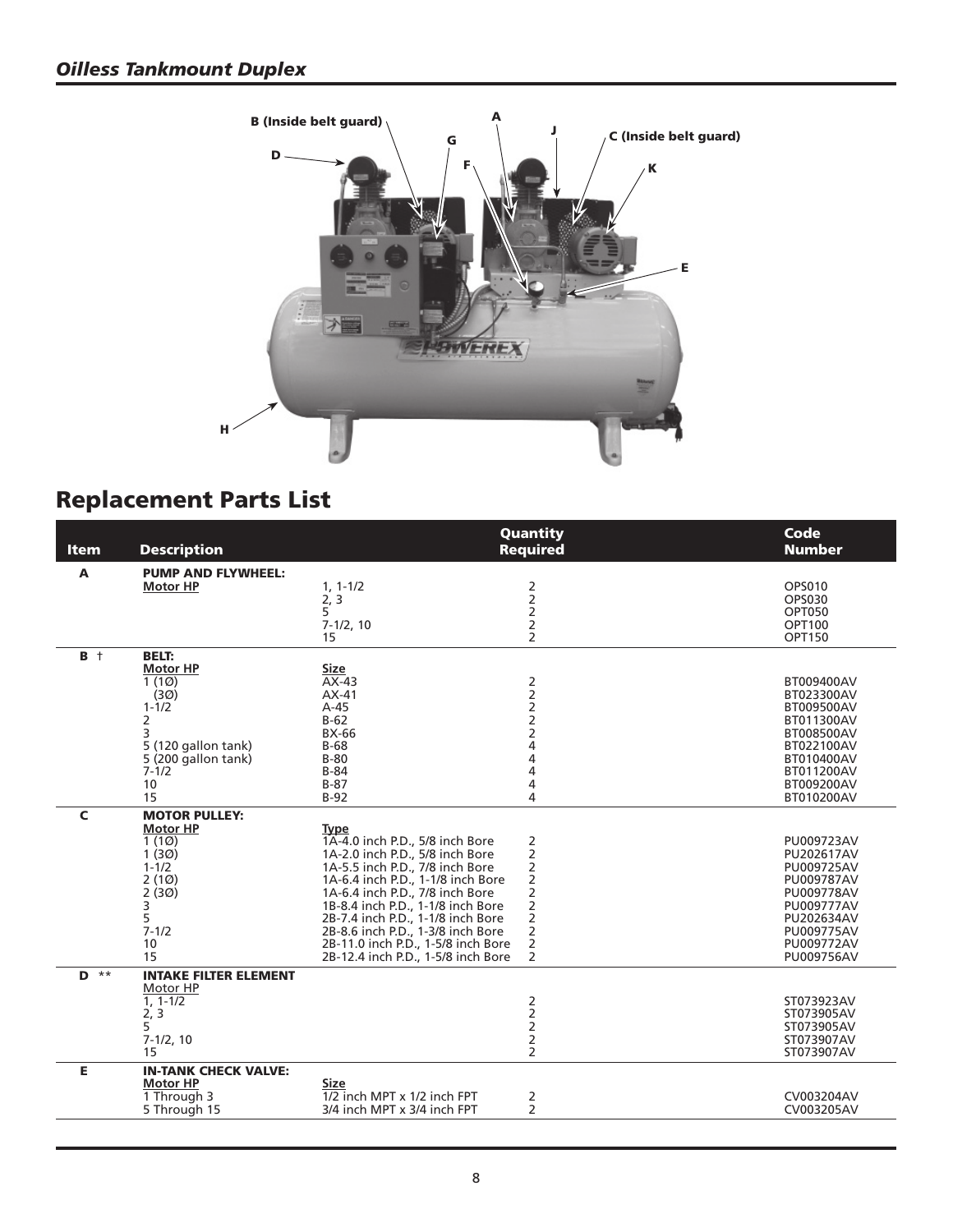# **Replacement Parts List (Continued)**

| <b>Item</b> | <b>Description</b>                                                                                                                                                                                                                                                                                                                                                                                                                                                                                                 | Quantity<br><b>Required</b>                                                                  | Code<br><b>Number</b>                                                                                                                                                                                                                                 |
|-------------|--------------------------------------------------------------------------------------------------------------------------------------------------------------------------------------------------------------------------------------------------------------------------------------------------------------------------------------------------------------------------------------------------------------------------------------------------------------------------------------------------------------------|----------------------------------------------------------------------------------------------|-------------------------------------------------------------------------------------------------------------------------------------------------------------------------------------------------------------------------------------------------------|
| F           | <b>SAFETY RELIEF VALVE:</b> Set at approximately 140 psig (965 kPa)<br>1 Through 5 HP Models<br>7.5 Through 15 HP Models                                                                                                                                                                                                                                                                                                                                                                                           | 1<br>1                                                                                       | V-215100AV<br>V-215400AV                                                                                                                                                                                                                              |
| G           | <b>PRESSURE ELECTRIC SWITCHES: (For all models)</b><br>Lead Switch: Set at approximately<br>90 psig (630 kPa) cut-in and<br>120 psig (827 kPa) cut-out                                                                                                                                                                                                                                                                                                                                                             | 1                                                                                            | CW207558AV                                                                                                                                                                                                                                            |
|             | Lag Switch: Set at approximately<br>80 psig (560 kPa) cut-in and<br>110 psig (758kPa) cut-out                                                                                                                                                                                                                                                                                                                                                                                                                      | 1                                                                                            | CW207559AV                                                                                                                                                                                                                                            |
| н           | <b>TANK:</b><br><b>Tank Size</b><br><b>Motor HP</b><br>1 Through 1-1/2<br>30 gallon<br>2 & 3<br>80 gallon<br>3<br>120 gallon<br>5<br>120 gallon<br>5<br>200 gallon<br>240 gallon<br>7-1/2 Through 15                                                                                                                                                                                                                                                                                                               | 1<br>1<br>1<br>1<br>1<br>1                                                                   | AR022600ST<br>AR022900ST<br>AR023600ST<br>AR022800ST<br>JQ000200AJ<br><b>JQ000100AJ</b>                                                                                                                                                               |
| J           | <b>BELT GUARD:</b><br><b>Motor HP</b><br>1 Through 1-1/2 (Whole Assembly: ZZ000605AJ)<br>2, 3, 5<br>7-1/2, 10 (Whole Assembly: ZZ000605AJ)<br>15 (Whole Assembly: ZZ000620AJ)                                                                                                                                                                                                                                                                                                                                      | 2<br>2<br>$\overline{c}$<br>2                                                                | BG012400AV<br>BG012802AV<br>BG218500AV<br>BG218500AV                                                                                                                                                                                                  |
| Κ           | <b>MOTOR:</b><br><b>Motor HP</b><br>1 $(1 \, \emptyset)$<br>1 $(3 \, \emptyset)$<br>1-1/2 $(1 \, \textcircled{0})$<br>1-1/2 $(3 \, \textcircled{0})$<br>$2(1 \emptyset)$<br>2 (3 Ø)<br>3(10)<br>3 (3 Ø)<br>5<br>$7 - 1/2$<br>10<br>15                                                                                                                                                                                                                                                                              | 2<br>2<br>2<br>2<br>2<br>2<br>2<br>2<br>2<br>2<br>2<br>2                                     | MC022371AV<br>MC301561AV<br>MC022320AV<br>MC303317AV<br>MC022317AV<br>MC303300AV<br>MC022309AV<br>MC303301AV<br>MC303303AV<br>MC303308AV<br>MC303310AV<br>MC303312AV                                                                                  |
| ш           | <b>Optional Refrigerated Dryer and Parts (not shown)</b><br>1HP-1.5HP<br>10 CFM Dryer<br>Regulator<br>.01 $\mu$ Filter<br>.01 µ Filter Element<br>Electric Auto Tank Drain<br><b>Beltquard Mounted Aftercooler *</b><br>2HP<br>15 CFM Dryer<br>Regulator<br>.01 $\mu$ Filter<br>.01 µ Filter Element<br>Electric Auto Tank Drain<br>Beltquard Mounted Aftercooler *<br>3HP<br>25 CFM Dryer<br>Regulator<br>.01 $\mu$ Filter<br>.01 µ Filter Element<br>Electric Auto Tank Drain<br>Beltquard Mounted Aftercooler * | 1<br>1<br>1<br>1<br>2<br>1<br>1<br>1<br>1<br>$\mathbf{1}$<br>2<br>1<br>1<br>1<br>1<br>1<br>2 | ACO016010<br>ST178408AJ<br>ST178184AV<br>ST178185AV<br>SL300701AV<br>SL300100AV<br>ACO016015<br>ST178408AJ<br>ST178184AV<br>ST178185AV<br>SL300701AV<br>SL300100AV<br>ACO016025<br>ST178409AJ<br>ST178108AV<br>ST178109AV<br>SL300701AV<br>SL300100AV |

\* = Part number includes only the Aftercooler. For complete Aftercooler Assembly, including mounting hardware and flex hoses, order part number ACO700015.

\*\* = Replace every 2,500 hours

† = Replace every 5,000 hours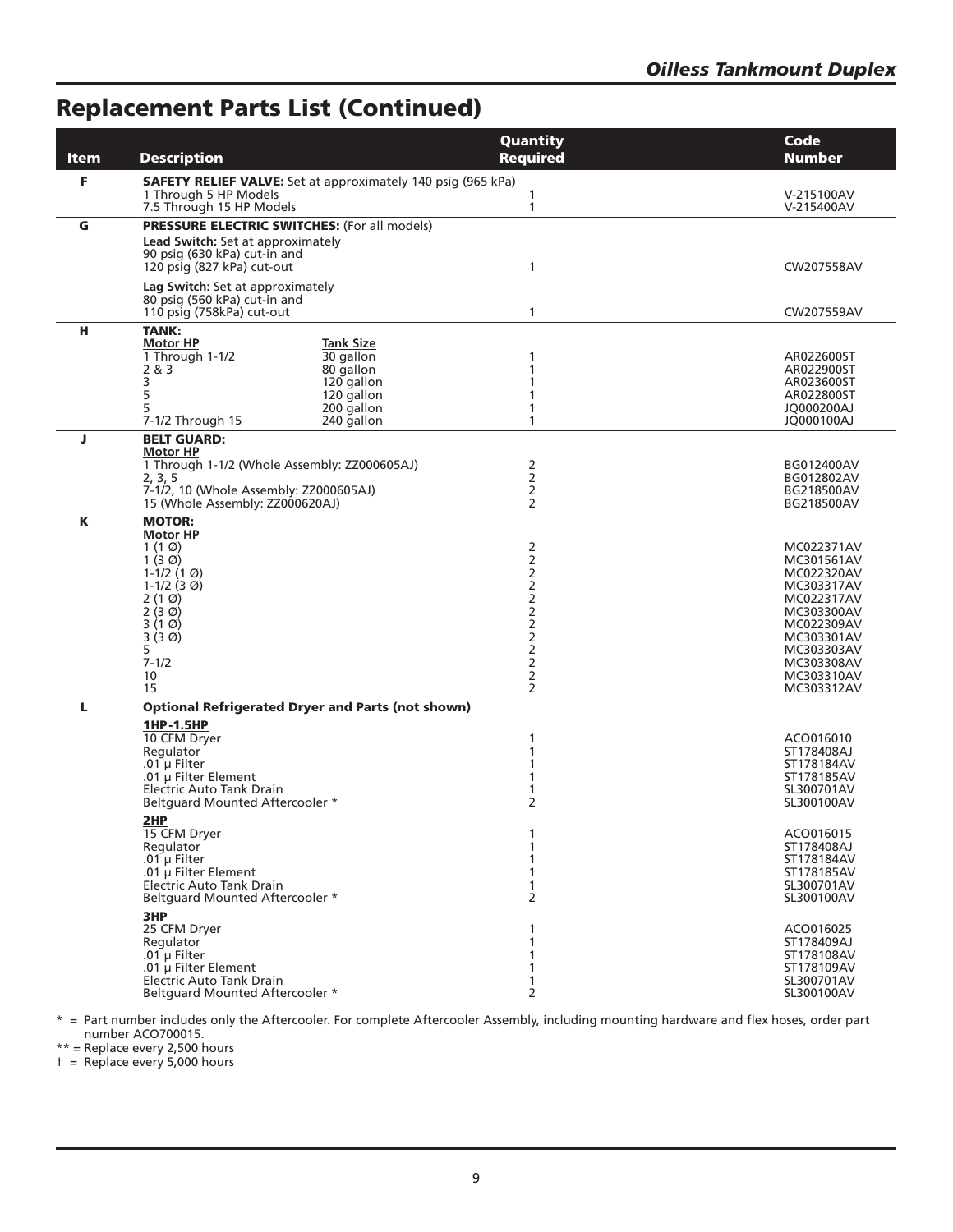### **Notes**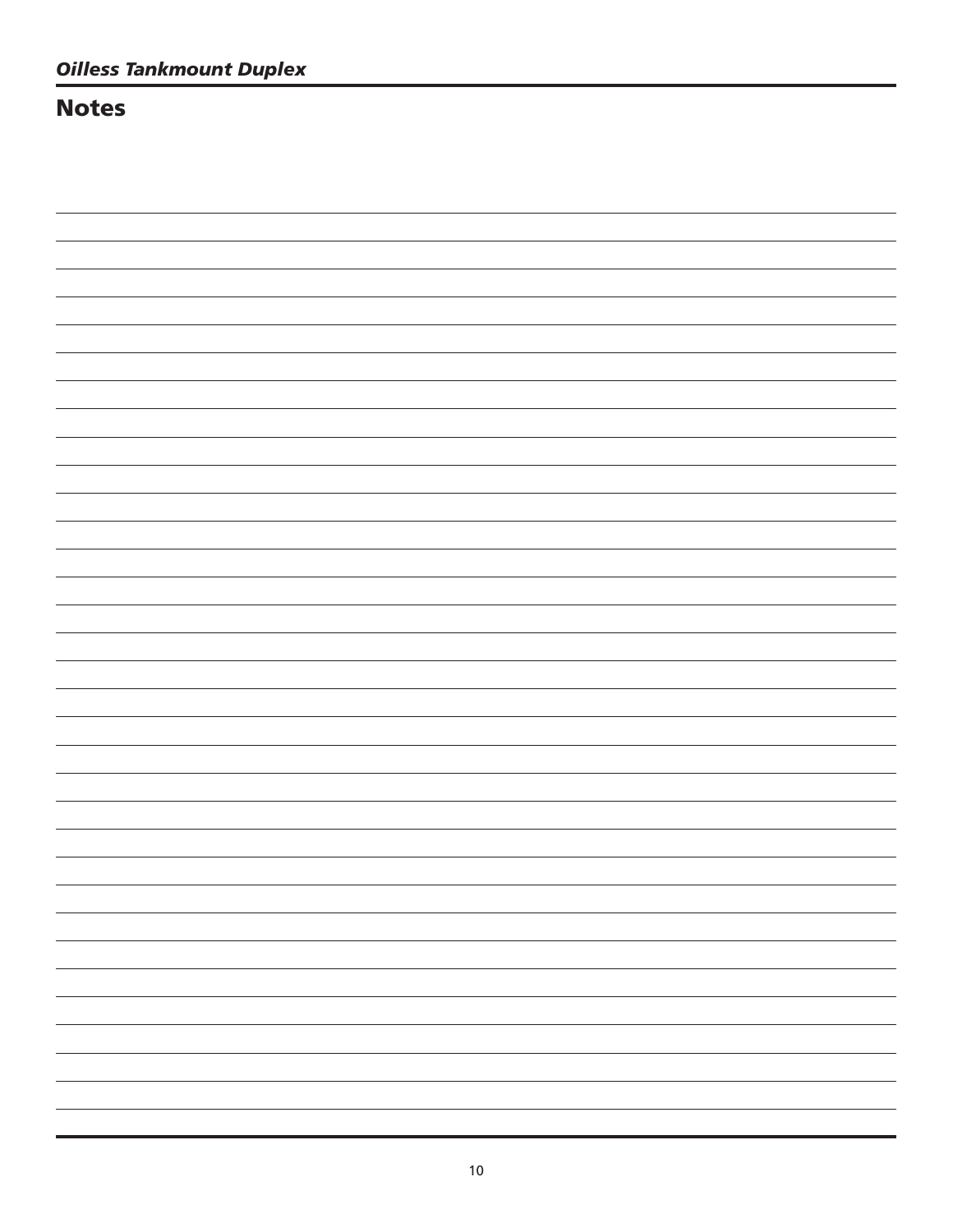# **Notes**